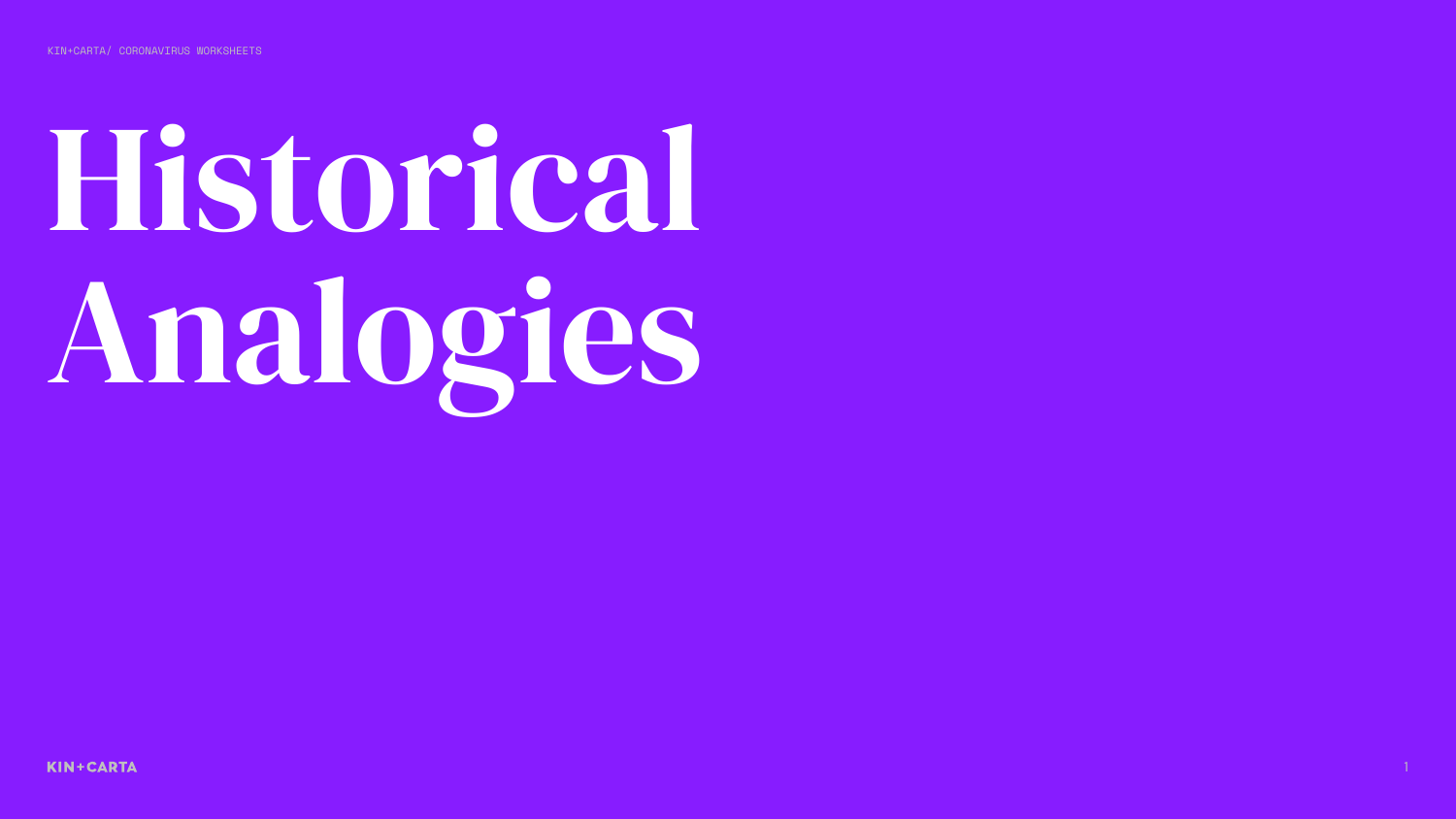#### ù

## Coronavirus Crisis

#### Aspects of the crisis

| Type here<br>Type here<br>Type here<br>Type here |  |  |
|--------------------------------------------------|--|--|
|                                                  |  |  |
|                                                  |  |  |
|                                                  |  |  |
|                                                  |  |  |
| Type here<br>Type here                           |  |  |
|                                                  |  |  |

e.g. Civil Unrest Crisis E.g. Civil Unrest

| Type here                 | Type here             | Type here     |
|---------------------------|-----------------------|---------------|
|                           |                       |               |
| Type here                 | Type here             | Type here     |
|                           |                       |               |
| Type here                 | Type here             | Type here     |
|                           |                       |               |
| e.g. Public Health Crisis | E.g. Limited Mobility | E.g. Civil Un |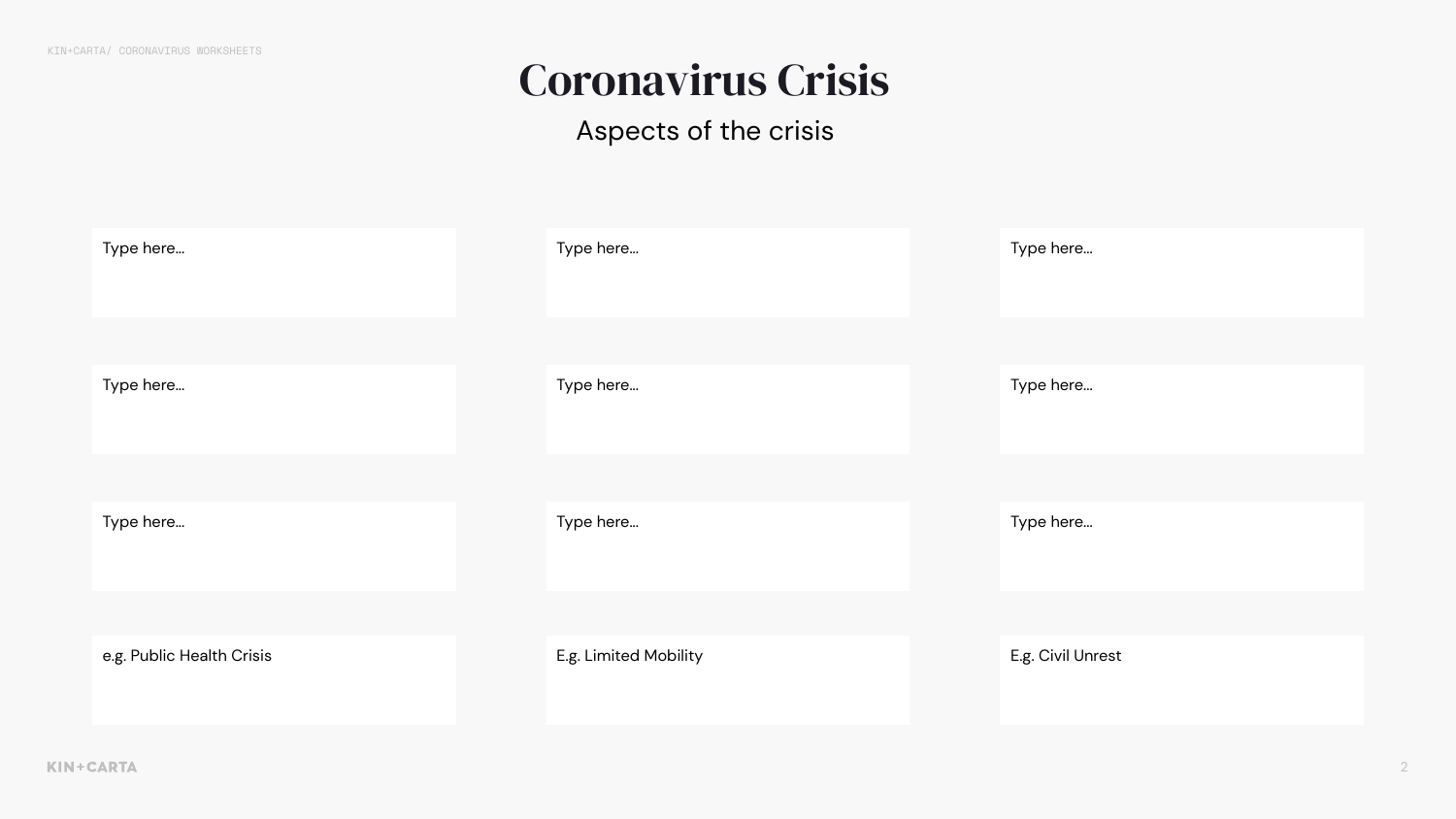ú

## Take each aspect of the crisis and find historical parallels (2)

|           | 1st Example here e.g. Public Health Crisis |           |
|-----------|--------------------------------------------|-----------|
| Type here | Type here                                  | Type here |
| Type here | Type here                                  | Type here |
|           |                                            |           |
| Type here | Type here                                  | Type here |

**KIN+CARTA**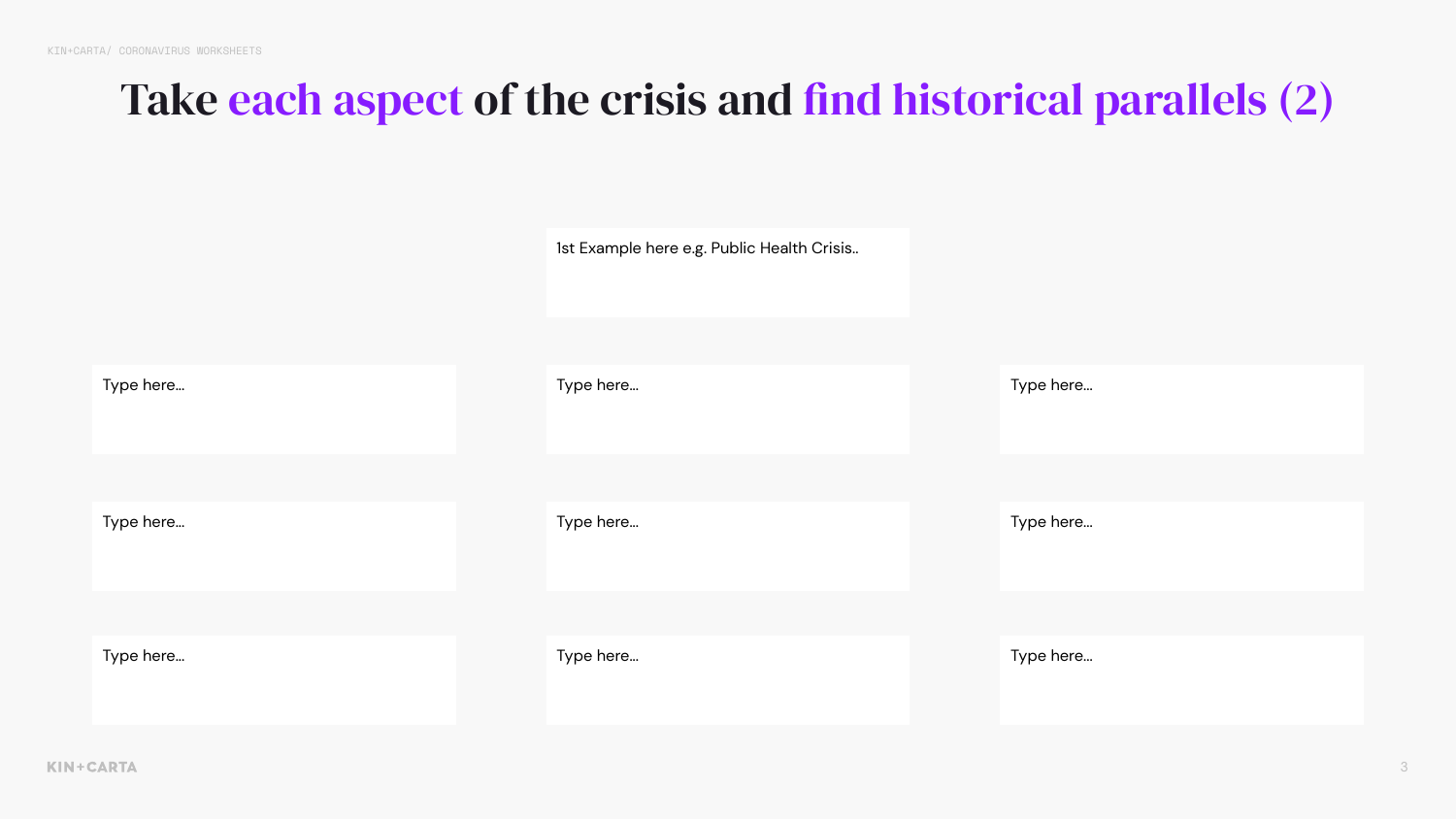## Take each aspect of the crisis and find historical parallels (3)

|           | 2nd Example here e.g. E.g. Limited Mobility |           |
|-----------|---------------------------------------------|-----------|
| Type here | Type here                                   | Type here |
| Type here | Type here                                   | Type here |
| Type here | Type here                                   | Type here |

KIN+CARTA

 $\overline{4}$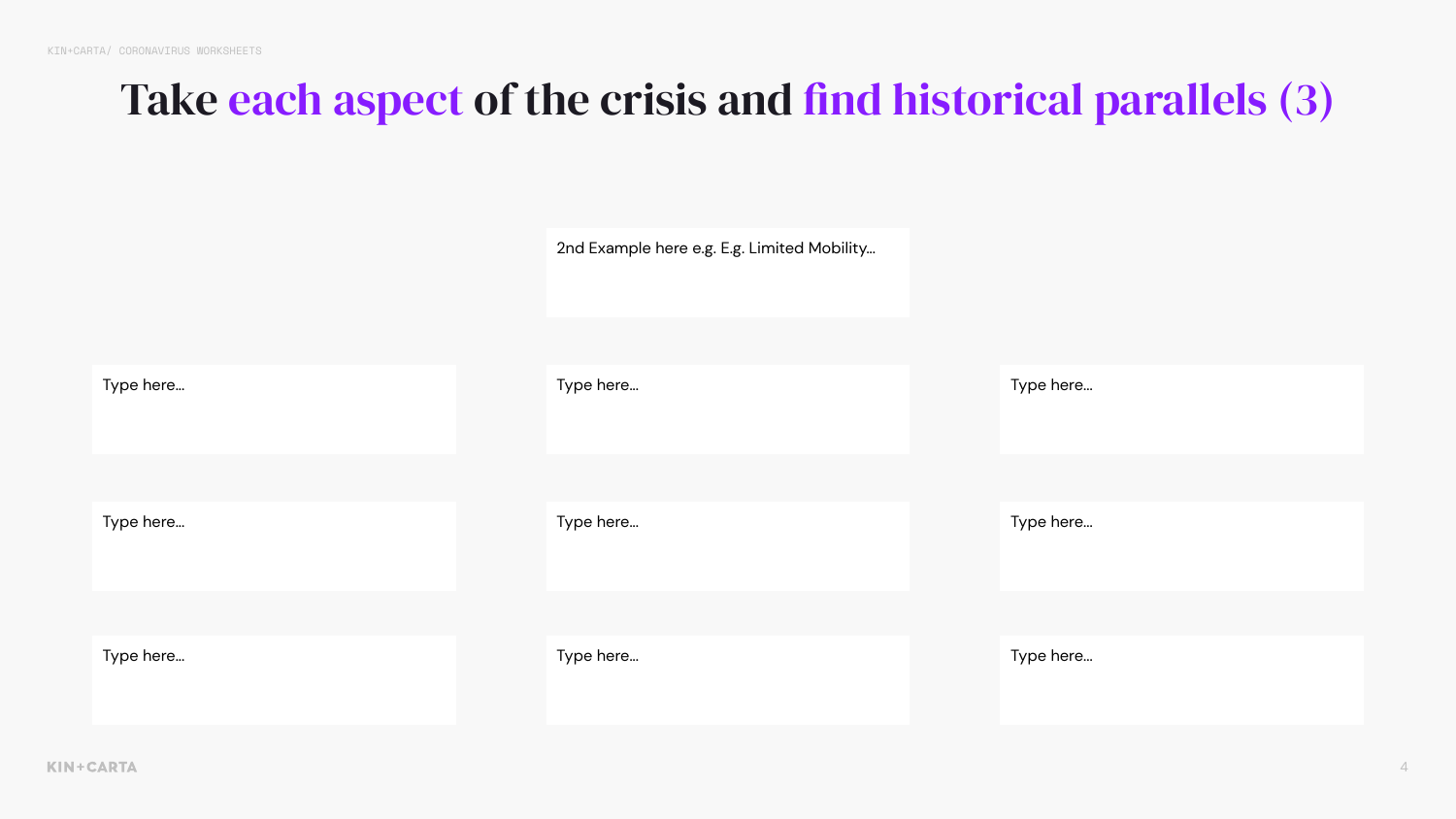## Take each aspect of the crisis and find historical parallels (4)

|           | 3rd Example her |
|-----------|-----------------|
|           |                 |
| Type here | Type here       |
|           |                 |
| Type here | Type here       |
|           |                 |
| Type here | Type here       |
|           |                 |

KIN+CARTA

re e.g. Civil Unrest...

Type here...

Type here...

Type here...

5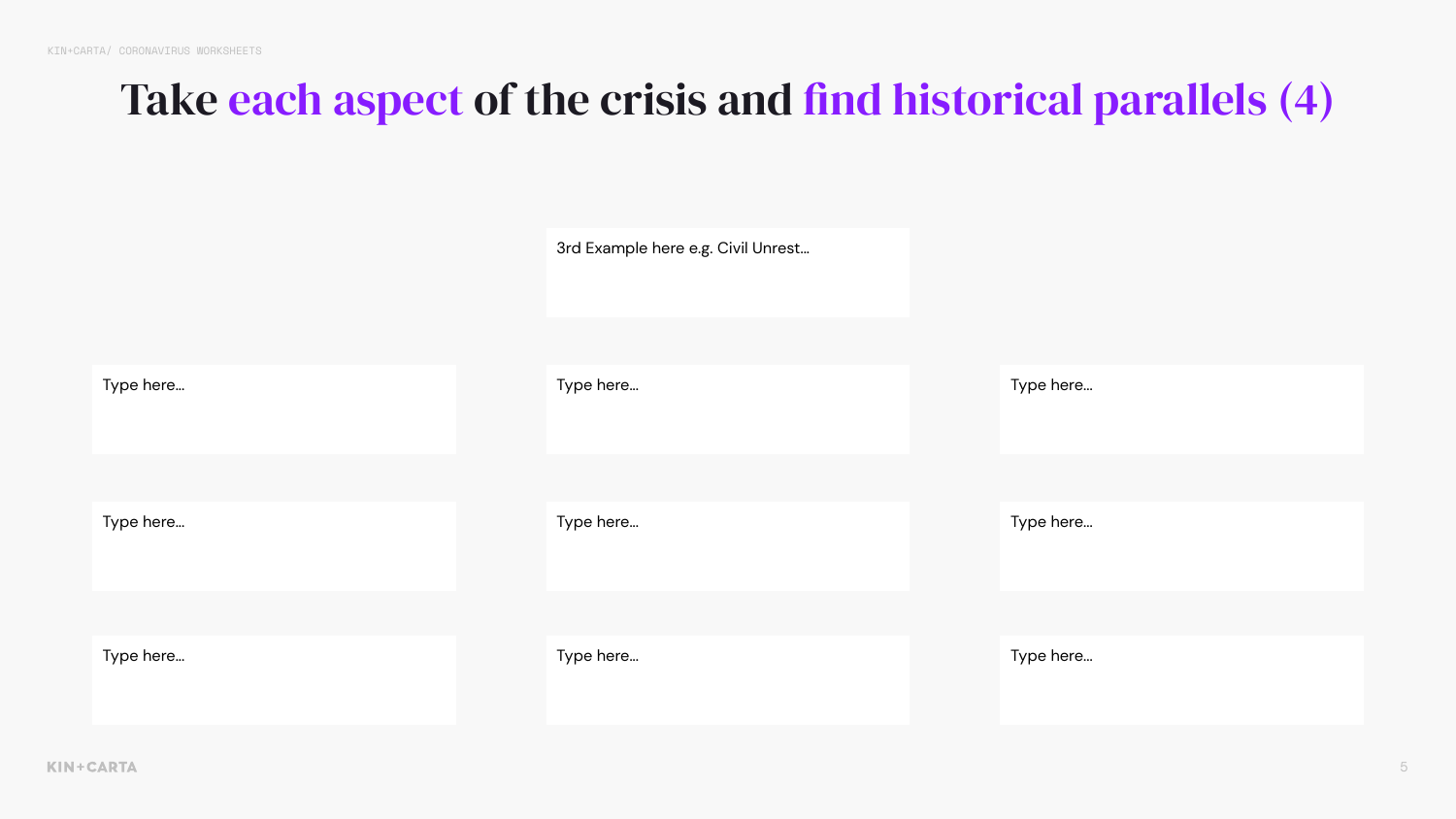## Research the learnings and behaviour changes in those examples (5)



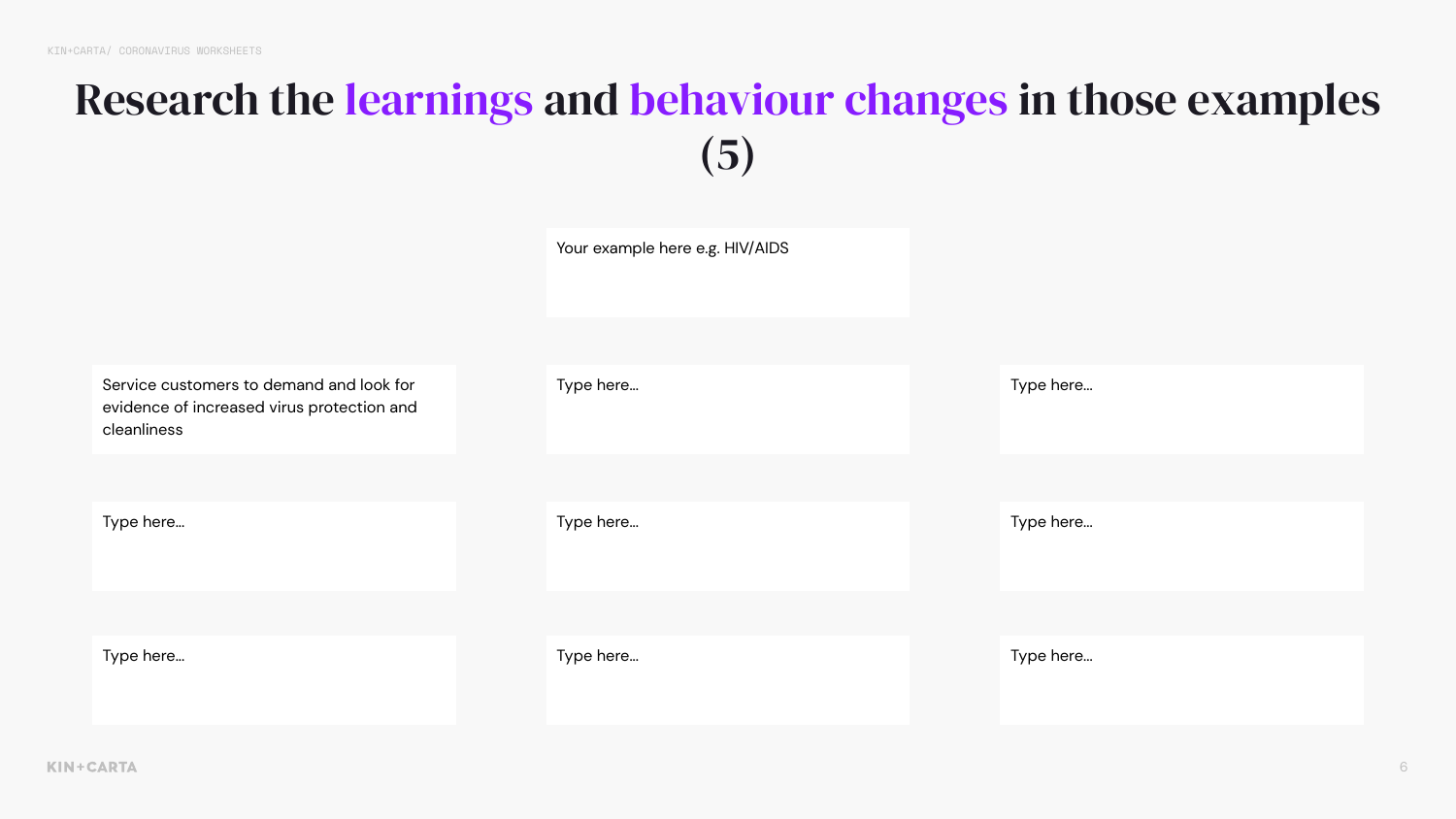# Disruptor Analogies

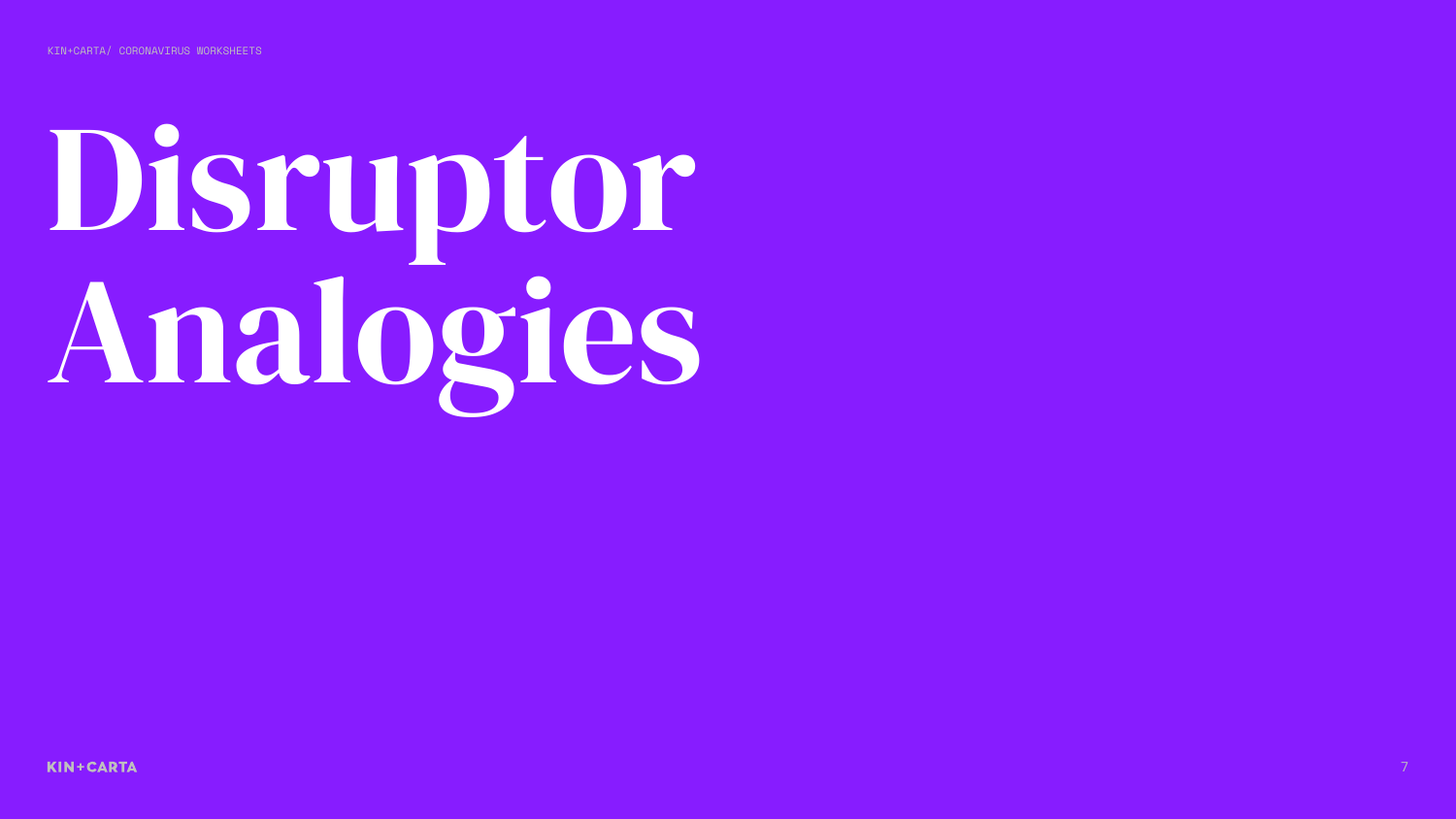#### Think about your business and your key attributes and then think of companies outside of your industry who has the same key attribute (1)

FACTOR 1 (e.g. Clarity & Accuracy)



FACTOR 3 (e.g. Convenience)



**KIN+CARTA** 

FACTOR 2 (e.g. Efficacy)



Your industry goes here.

#### FACTOR 4 (e.g. Personalisation)



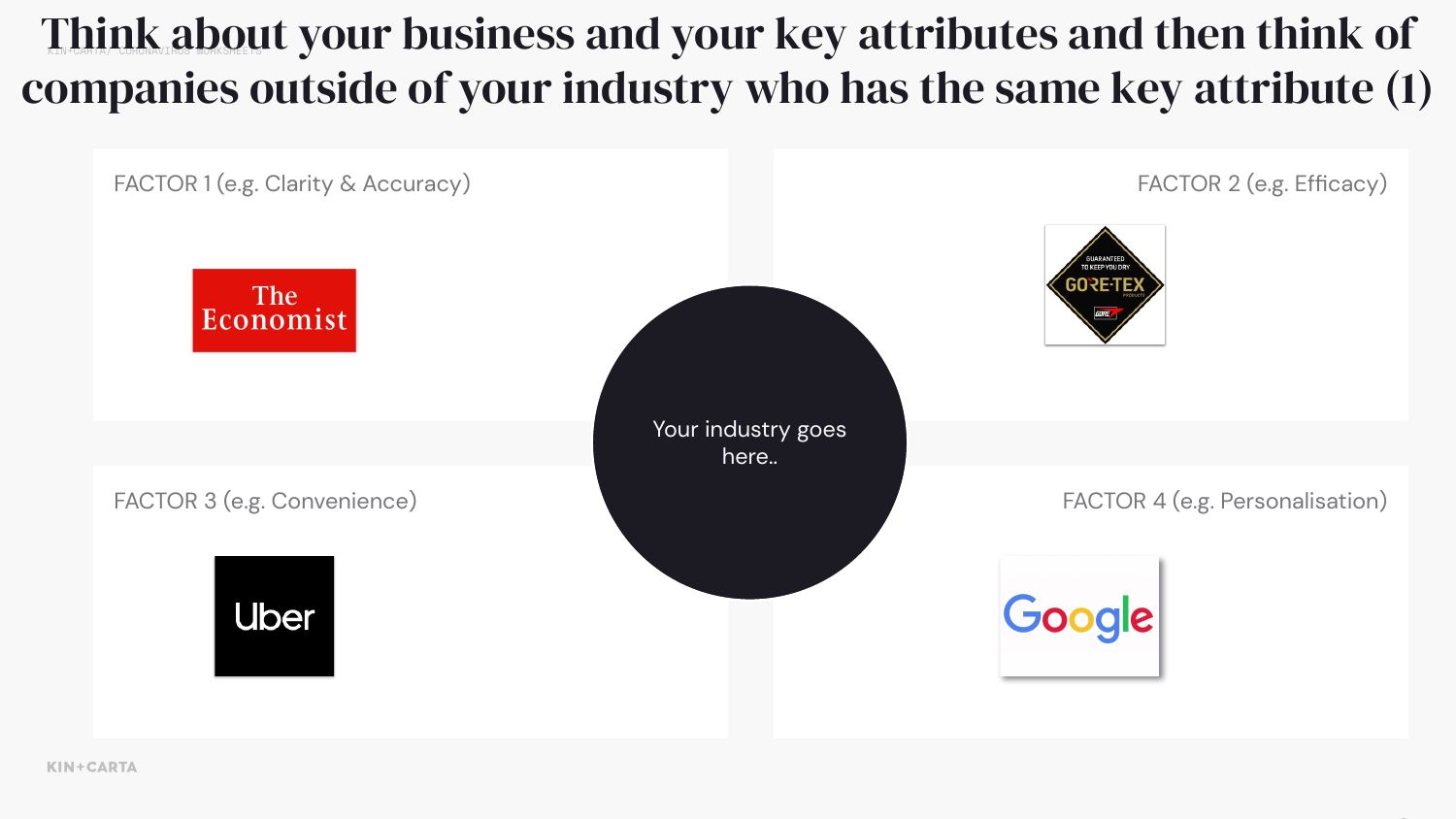Ā

#### It's 2021 and [Brand] have come to dominate the market… (2)

Type here...

How would they reinvent the market?

How would they attract and keep all the customers?

Type here... Type here...

How would they talk about it to get people interested?

| Type here |
|-----------|
|           |

What would they call it?

Type here...

How would they connect it to their existing product line?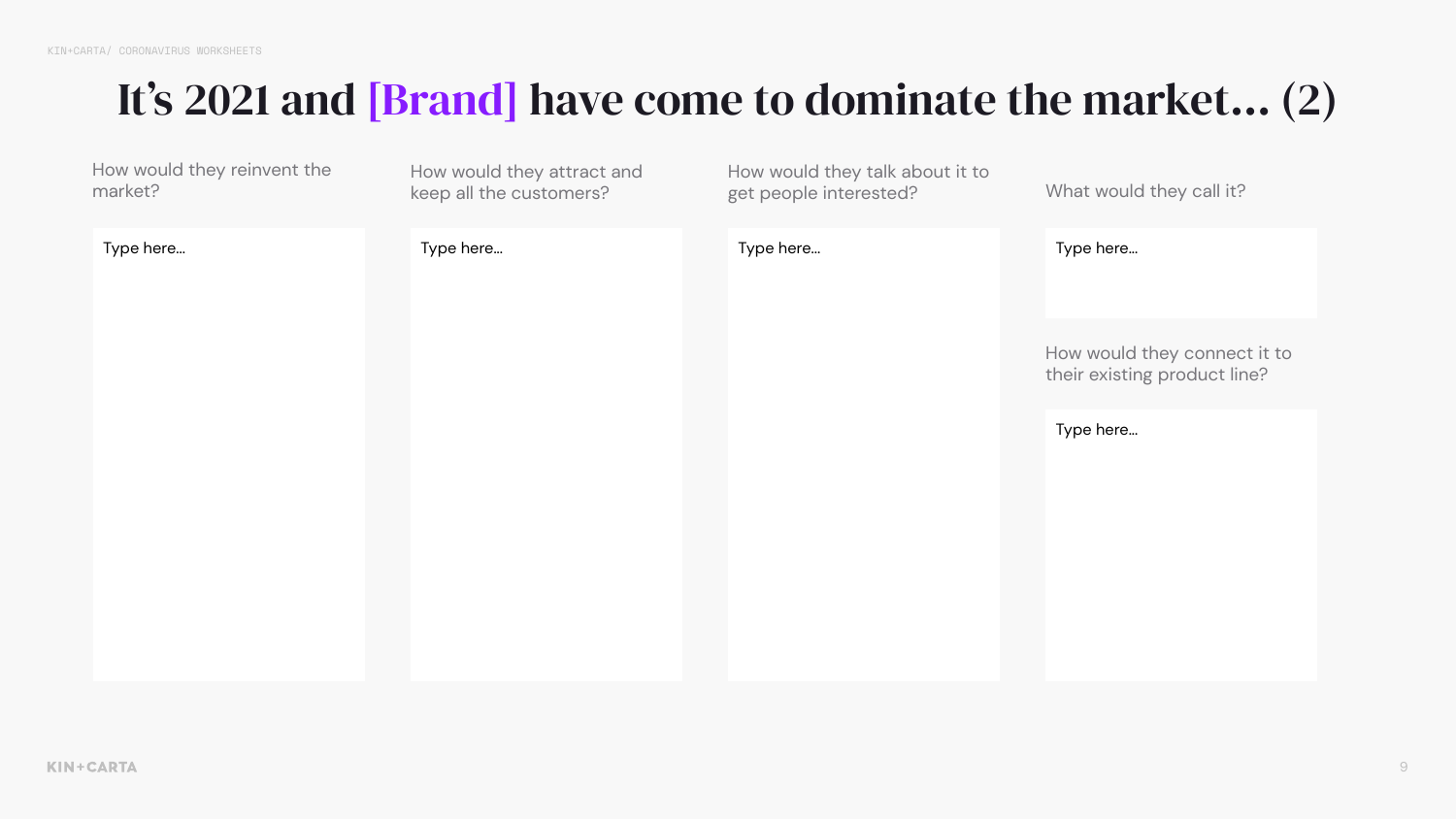KIN+CARTA/ CORONAVIRUS WORKSHEETS

# Corporate Lego

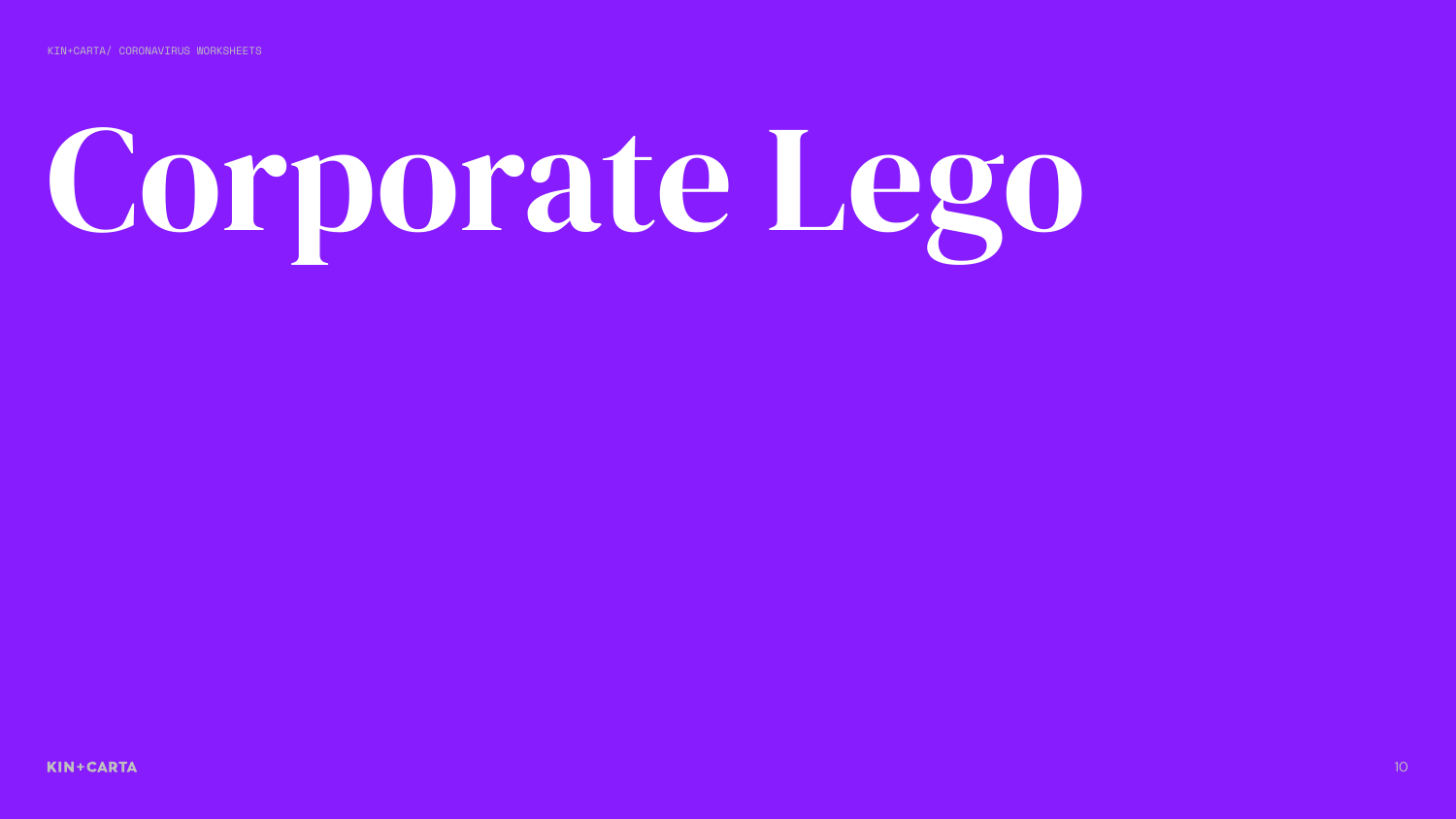#### WSE Sticky notes and fill these blocks with the key components of your business; the resources, the processes, the values

**KIN+CARTA** 

VALUES PROCESSES RESOURCES

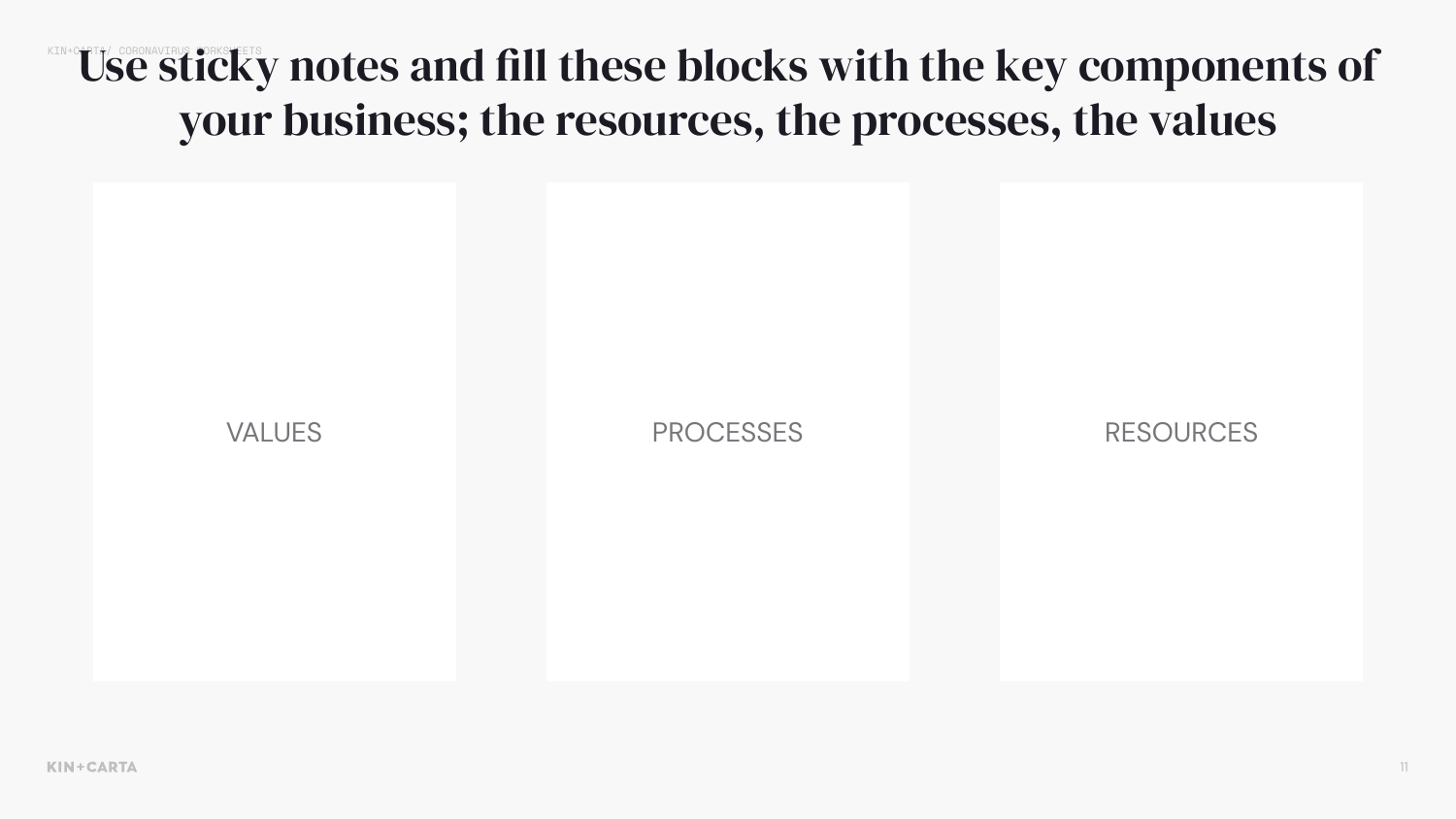øù

#### Then use sticky notes to build up a bank of challenges

**KIN+CARTA** 

CHALLENGES / OPPORTUNITIES EMERGING FROM THE CRISIS